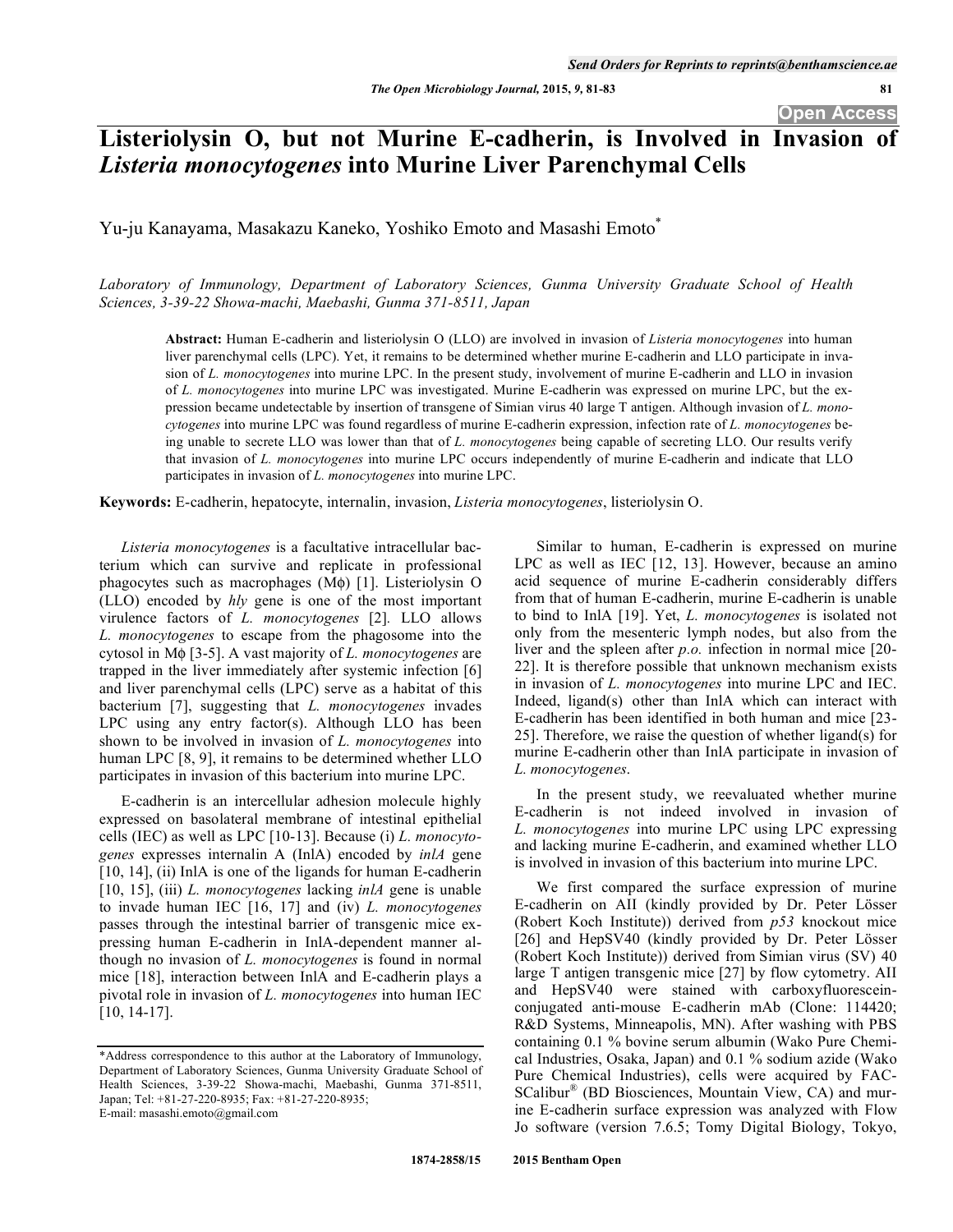Japan). As we expected, the majority of AII expressed murine E-cadherin (Fig. (**1**)). Surprisingly, murine E-cadherinexpressing cells were only marginal in HepSV40.



**Fig. (1). Cell surface expression of murine E-cadherin on AII and HepSV40.** AII and HepSV40 were stained with carboxyfluorescein-conjugated anti-mouse E-cadherin mAb and the E-cadherin surface expression was analyzed by flow cytometry. The profiles of E-cadherin are displayed as histograms. Dotted and solid lines represent LPC lines unstained and stained with anti-mouse E-cadherin mAb. Numbers in histograms represent percentages of E-cadherin<sup>+</sup> cells. Representative staining patterns from 2 independent experiments are shown.

To examine whether murine E-cadherin is not indeed involved in invasion of *L. monocytogenes* into murine LPC, AII  $(5 \times 10^4 \text{ cells})$  expressing murine E-cadherin and HepSV40 (2)  $\times$  10<sup>5</sup> cells) lacking murine E-cadherin were incubated with 5  $\times$  10<sup>5</sup> colony-forming units (CFU) and 2  $\times$  10<sup>6</sup> CFU of *L*. *monocytogenes* (strains EGD and  $\Delta h l y$ ), respectively for 1 h and the CFU in these cells were determined as described previously [28]. Considerable numbers of *L. monocytogenes* were detected in both AII and HepSV40, and the numbers were comparable (Fig. (**2**)). The number of strain EGD in HepSV40 was significantly higher than that of strain  $\Delta h/v$ . Similarly, the number of strain EGD in AII was considerably, though not significantly, higher than that of strain  $\Delta h l v$  (Fig. (2)).

We show here the involvement of murine E-cadherin and LLO in invasion of *L. monocytogenes* into murine LPC. The number of strain EGD in HepSV40 was slightly, though not significantly, higher than that in AII, despite the fact that the number of E-cadherin<sup>+</sup> cells was markedly higher in AII as compared to HepSV40. These results strongly indicate that murine E-cadherin is not involved in invasion of *L. monocytogenes* into murine LPC. Because (i) internalin B (InlB) is one of the ligands for hepatocyte growth factor receptor (HGF-R / Met) [14, 16], (ii) Met and InlB are highly expressed on murine LPC and *L. monocytogenes*, respectively [14, 29] and (iii) the interaction between InlB and Met has been shown to play a central role in invasion of *L. monocytogenes* into human and murine IEC [30-34], we consider it likely that *L. monocytogenes* invades murine LPC through interaction between Met and InlB.

Numbers of strain  $\Delta h l y$  in AII and HepSV40 were markedly lower than those of strain EGD. Because strain  $\Delta h l v$  is unable to secrete LLO [35] and because LLO has been shown to participate in invasion of *L. monocytogenes* into human LPC [8, 9], we assume that LLO is involved in invasion of *L. monocytogenes* into murine LPC.



**Fig. (2). CFU in AII and HepSV40 after** *L. monocytogenes* **infection.** AII and HepSV40 were incubated with *L. monocytogenes* (strains EGD or  $\Delta hly$ ) in RPMI 1640 suplemented with 10 % fetal calf serum (complete medium; CM) for 1 h. After removing their culture supernatants, the LPC lines were washed 3 times with CM containing 10 μg/ml of gentamicin to kill extracellular *L. monocytogenes*. Immediately after washing with CM, a portion of cells were plated on tryptic soy agar plate after sonication, and the CFU in LPC were enumerated by plate counts after 48 h incubation. Representative data from 3 independent experiments are shown. The statistical significance was determined by Student *t*-test and  $p$  value of  $\leq 0.05$ was regarded as significant.  $*, p < 0.05$ : EGD *vs*  $\Delta h l y$ *.* 

Although E-cadherin is normally expressed on the surface of LPC [11, 12], HepSV40 lacked surface expression of Ecadherin. Consistent with this, Rip1Tag2 mice which are SV40 large T-antigen transgenic mice also lack surface expression of E-cadherin [36]. We therefore consider it likely that SV40 down-regulates E-cadherin surface expression on LPC.

In conclusion, we verified that murine E-cadherin was not involved in invasion of *L. monocytogenes* into murine LPC and obtained the first evidence that LLO participates, at least in part, in invasion of *L. monocytogenes* into murine LPC. Although we were unable to determine the molecule(s) which participate in invasion of *L. monocytogenes* into murine LPC, we consider it likely that interaction between InlB and Met is involved in this mechanism. As shown here, characteristic features (e.g. E-cadherin surface expression) of cells are dramatically changed by insertion of transgene. It is therefore possible that the insertion of transgene influences on the data, by which the conclusion could be changed. Therefore, the data obtained from experiment using transgenic mice should be reevaluated and the conclusion should be drawn with care.

#### **ABBREVIATIONS**

- $CFU = Colony-forming units$
- $CM = Complete medium$
- $IEC =$  Intestinal epithelial cells
- $InIA = International A$
- $InIB = International B$
- LLO = Listeriolysin O
- $LPC = Liver parenchymal cells$
- $M\phi$  = Macrophages
- $Met$  = Hepatocyte growth factor receptor (HGF-R/Met)
- $SV = Simian virus$